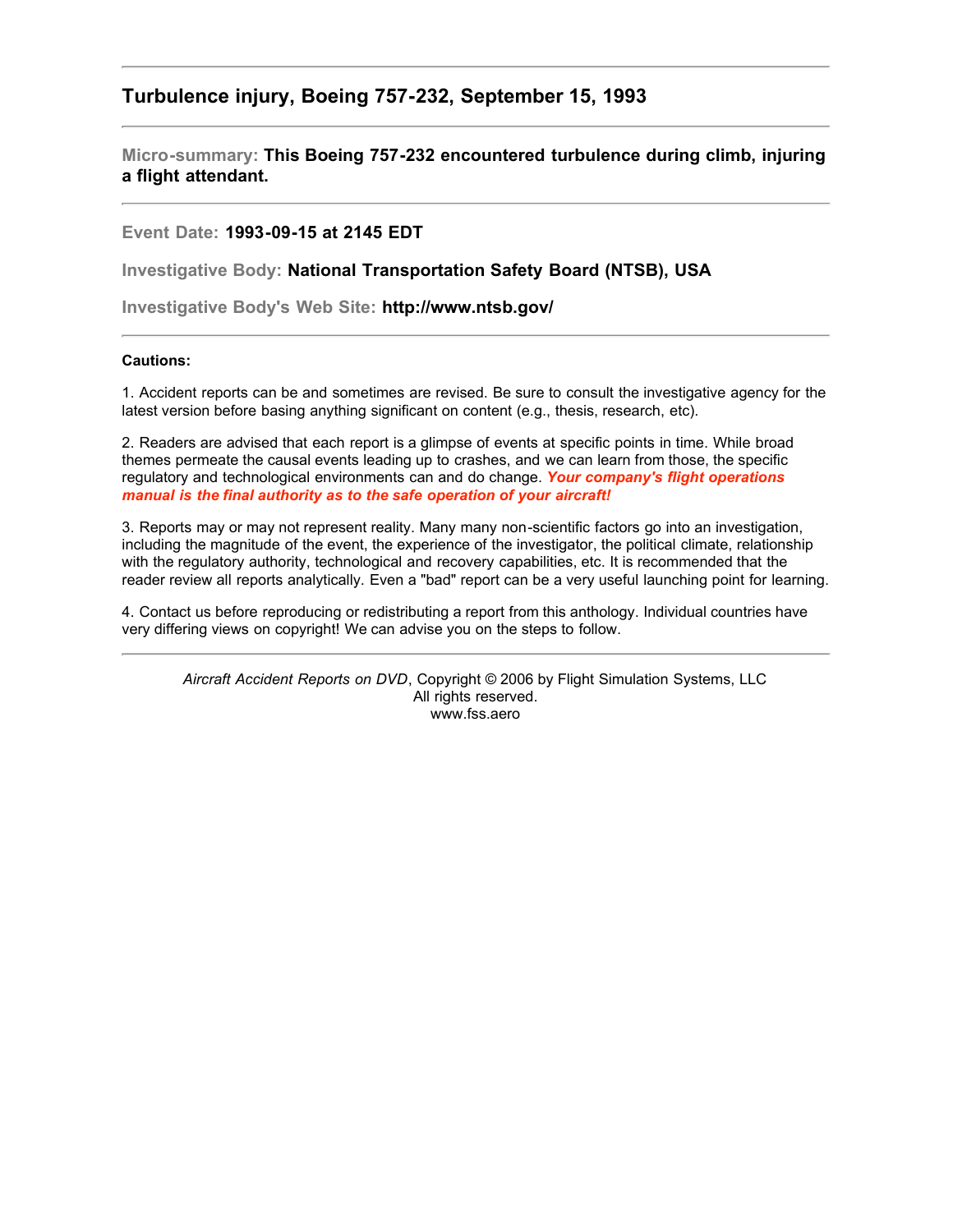| <b>National Transportation Safety Board</b>                                                                                                                                                                                                                                                                                                                                                                                                                                                                                                                                                                                                                                                                                                                                                                                                                                                                                                                                         |       |  | NTSB ID: ATL93LA159         |                                  | Aircraft Registration Number: N627DL |  |                  |  |  |  |  |
|-------------------------------------------------------------------------------------------------------------------------------------------------------------------------------------------------------------------------------------------------------------------------------------------------------------------------------------------------------------------------------------------------------------------------------------------------------------------------------------------------------------------------------------------------------------------------------------------------------------------------------------------------------------------------------------------------------------------------------------------------------------------------------------------------------------------------------------------------------------------------------------------------------------------------------------------------------------------------------------|-------|--|-----------------------------|----------------------------------|--------------------------------------|--|------------------|--|--|--|--|
| <b>FACTUAL REPORT</b>                                                                                                                                                                                                                                                                                                                                                                                                                                                                                                                                                                                                                                                                                                                                                                                                                                                                                                                                                               |       |  | Occurrence Date: 09/15/1993 |                                  | Most Critical Injury: Serious        |  |                  |  |  |  |  |
| <b>ÁVIATIQN</b>                                                                                                                                                                                                                                                                                                                                                                                                                                                                                                                                                                                                                                                                                                                                                                                                                                                                                                                                                                     |       |  | Occurrence Type: Accident   |                                  | Investigated By: NTSB                |  |                  |  |  |  |  |
| Location/Time                                                                                                                                                                                                                                                                                                                                                                                                                                                                                                                                                                                                                                                                                                                                                                                                                                                                                                                                                                       |       |  |                             |                                  |                                      |  |                  |  |  |  |  |
| Nearest City/Place                                                                                                                                                                                                                                                                                                                                                                                                                                                                                                                                                                                                                                                                                                                                                                                                                                                                                                                                                                  | State |  | Zip Code                    | Local Time                       | Time Zone                            |  |                  |  |  |  |  |
| <b>ATLANTA</b>                                                                                                                                                                                                                                                                                                                                                                                                                                                                                                                                                                                                                                                                                                                                                                                                                                                                                                                                                                      | GA    |  | 30320                       | 2145                             | <b>EDT</b>                           |  |                  |  |  |  |  |
| Distance From Landing Facility: 90<br>Direction From Airport: 10<br>Airport Proximity: Off Airport/Airstrip                                                                                                                                                                                                                                                                                                                                                                                                                                                                                                                                                                                                                                                                                                                                                                                                                                                                         |       |  |                             |                                  |                                      |  |                  |  |  |  |  |
| <b>Aircraft Information Summary</b>                                                                                                                                                                                                                                                                                                                                                                                                                                                                                                                                                                                                                                                                                                                                                                                                                                                                                                                                                 |       |  |                             |                                  |                                      |  |                  |  |  |  |  |
| Aircraft Manufacturer                                                                                                                                                                                                                                                                                                                                                                                                                                                                                                                                                                                                                                                                                                                                                                                                                                                                                                                                                               |       |  | Model/Series                |                                  |                                      |  | Type of Aircraft |  |  |  |  |
| <b>BOEING</b>                                                                                                                                                                                                                                                                                                                                                                                                                                                                                                                                                                                                                                                                                                                                                                                                                                                                                                                                                                       |       |  | 757-232                     |                                  |                                      |  | Airplane         |  |  |  |  |
| Sightseeing Flight: No                                                                                                                                                                                                                                                                                                                                                                                                                                                                                                                                                                                                                                                                                                                                                                                                                                                                                                                                                              |       |  |                             | Air Medical Transport Flight: No |                                      |  |                  |  |  |  |  |
| Narrative                                                                                                                                                                                                                                                                                                                                                                                                                                                                                                                                                                                                                                                                                                                                                                                                                                                                                                                                                                           |       |  |                             |                                  |                                      |  |                  |  |  |  |  |
| On September 15, 1993, at 2145 eastern daylight time, a Boeing 757-232, N627DL, operating as Delta<br>Flight 250, encountered moderate turbulence climbing through 14,000 feet, approximately ten miles<br>east of Atlanta, Georgia. A flight attendant stationed in the rear of the airplane was injured. The<br>scheduled, domestic, passenger flight operated under 14 CFR Part 121 with a valid instrument<br>clearance. Visual weather conditions prevailed at the time of the accident. The airplane was not<br>damaged and one of the 188 persons on board the airplane was injured. The flight departed Atlanta<br>at 2140 hours.                                                                                                                                                                                                                                                                                                                                           |       |  |                             |                                  |                                      |  |                  |  |  |  |  |
| According to the captain, air traffic control cleared the flight to 14,000 feet, and the seat belt<br>sign was turned off as the airplane climbed through 10,000 feet. The flight attendants reported<br>that the flight was normal as they started their normal inflight passenger service. As the flight<br>climbed, the pilots observed a thin layer of clouds along their route of flight. They continued<br>the climb through the layer of clouds; they also observed, on the airborne weather radar system,<br>isolated cumulonimbus (CBs) type clouds about 5 miles northeast of the flight path. At 13,000 feet,<br>the flight encountered what the captain described as moderate turbulence; the seat belt sign was<br>immediately turned on (see attached flight attendant statements with NTSB Form 6120.1/2). The<br>flight broke out of the cloud layer at 14,500 feet; the pilot deviated south of the CBs and<br>continued the flight into Columbia, South Carolina. |       |  |                             |                                  |                                      |  |                  |  |  |  |  |
| After the encounter with turbulence, the captain was informed of the injury sustained by the flight<br>attendant. The flight landed without further incident. Additionally, the flight crew reported that<br>turbulent conditions were encountered during their previous flight, into Atlanta, about two hours<br>before Flight 240's departure.                                                                                                                                                                                                                                                                                                                                                                                                                                                                                                                                                                                                                                    |       |  |                             |                                  |                                      |  |                  |  |  |  |  |
|                                                                                                                                                                                                                                                                                                                                                                                                                                                                                                                                                                                                                                                                                                                                                                                                                                                                                                                                                                                     |       |  |                             |                                  |                                      |  |                  |  |  |  |  |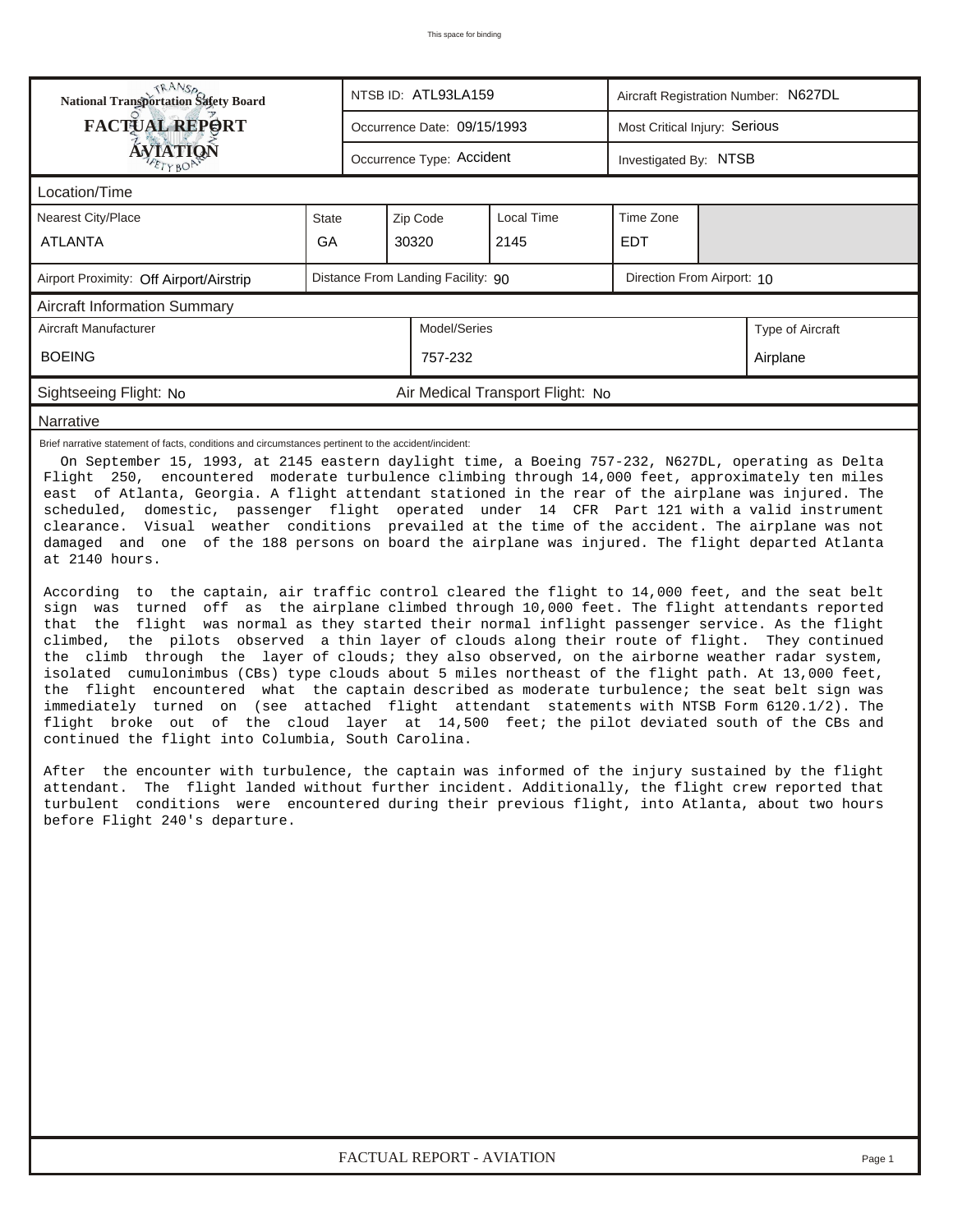| <b>National Transportation Safety Board</b>                             |                                                              |                                                                         | NTSB ID: ATL93LA159                                   |                         |  |   |                              |  |                           |                      |       |  |
|-------------------------------------------------------------------------|--------------------------------------------------------------|-------------------------------------------------------------------------|-------------------------------------------------------|-------------------------|--|---|------------------------------|--|---------------------------|----------------------|-------|--|
| <b>FACTUAL REPORT</b>                                                   |                                                              | Occurrence Date: 09/15/1993                                             |                                                       |                         |  |   |                              |  |                           |                      |       |  |
| <b>AVIATION</b>                                                         |                                                              |                                                                         | Occurrence Type: Accident                             |                         |  |   |                              |  |                           |                      |       |  |
| Landing Facility/Approach Information                                   |                                                              |                                                                         |                                                       |                         |  |   |                              |  |                           |                      |       |  |
| <b>Airport Name</b>                                                     |                                                              | Runway Used<br>Runway Length<br>Airport ID:<br><b>Airport Elevation</b> |                                                       |                         |  |   |                              |  |                           | Runway Width         |       |  |
|                                                                         |                                                              |                                                                         |                                                       | 1026 Ft. MSL            |  | 0 |                              |  |                           |                      |       |  |
| Runway Surface Type:                                                    |                                                              |                                                                         |                                                       |                         |  |   |                              |  |                           |                      |       |  |
| Runway Surface Condition:                                               |                                                              |                                                                         |                                                       |                         |  |   |                              |  |                           |                      |       |  |
| Type Instrument Approach: NONE                                          |                                                              |                                                                         |                                                       |                         |  |   |                              |  |                           |                      |       |  |
| VFR Approach/Landing: None                                              |                                                              |                                                                         |                                                       |                         |  |   |                              |  |                           |                      |       |  |
| Aircraft Information                                                    |                                                              |                                                                         |                                                       |                         |  |   |                              |  |                           |                      |       |  |
| Aircraft Manufacturer<br><b>BOEING</b>                                  |                                                              |                                                                         | Model/Series<br>757-232                               |                         |  |   |                              |  | 22917                     | <b>Serial Number</b> |       |  |
| Airworthiness Certificate(s): Transport                                 |                                                              |                                                                         |                                                       |                         |  |   |                              |  |                           |                      |       |  |
| Landing Gear Type: Retractable - Tricycle                               |                                                              |                                                                         |                                                       |                         |  |   |                              |  |                           |                      |       |  |
| Homebuilt Aircraft? No                                                  | Number of Seats: 190                                         |                                                                         |                                                       | Certified Max Gross Wt. |  |   | 230000 LBS                   |  |                           | Number of Engines: 2 |       |  |
| Engine Type:<br>Turbo Fan                                               |                                                              | Engine Manufacturer:<br>Model/Series:<br>P&W<br>2037                    |                                                       |                         |  |   |                              |  | Rated Power:<br>39073 LBS |                      |       |  |
| - Aircraft Inspection Information                                       |                                                              |                                                                         |                                                       |                         |  |   |                              |  |                           |                      |       |  |
| Type of Last Inspection                                                 |                                                              |                                                                         | Date of Last Inspection<br>Time Since Last Inspection |                         |  |   |                              |  | Airframe Total Time       |                      |       |  |
| <b>Continuous Airworthiness</b>                                         |                                                              |                                                                         | 09/1993                                               |                         |  |   |                              |  | Hours                     |                      | Hours |  |
| - Emergency Locator Transmitter (ELT) Information                       |                                                              |                                                                         |                                                       |                         |  |   |                              |  |                           |                      |       |  |
| ELT Installed? No                                                       | <b>ELT Operated?</b><br>ELT Aided in Locating Accident Site? |                                                                         |                                                       |                         |  |   |                              |  |                           |                      |       |  |
| Owner/Operator Information                                              |                                                              |                                                                         |                                                       |                         |  |   |                              |  |                           |                      |       |  |
| Registered Aircraft Owner                                               |                                                              |                                                                         | <b>Street Address</b>                                 | 1010 DELTA BLVD         |  |   |                              |  |                           |                      |       |  |
| <b>DELTA AIR LINES</b>                                                  |                                                              | City<br><b>ATLANTA</b>                                                  |                                                       |                         |  |   |                              |  | <b>State</b><br>GA        | Zip Code<br>30320    |       |  |
|                                                                         |                                                              |                                                                         | <b>Street Address</b>                                 |                         |  |   |                              |  |                           |                      |       |  |
| Operator of Aircraft                                                    |                                                              |                                                                         |                                                       |                         |  |   | Same as Reg'd Aircraft Owner |  |                           |                      |       |  |
| Same as Reg'd Aircraft Owner                                            |                                                              | <b>State</b><br>City                                                    |                                                       |                         |  |   |                              |  | Zip Code                  |                      |       |  |
| Operator Designator Code: DALA<br><b>Operator Does Business As:</b>     |                                                              |                                                                         |                                                       |                         |  |   |                              |  |                           |                      |       |  |
| - Type of U.S. Certificate(s) Held:                                     |                                                              |                                                                         |                                                       |                         |  |   |                              |  |                           |                      |       |  |
| Air Carrier Operating Certificate(s): Flag Carrier/Domestic             |                                                              |                                                                         |                                                       |                         |  |   |                              |  |                           |                      |       |  |
| Operating Certificate:<br>Operator Certificate:                         |                                                              |                                                                         |                                                       |                         |  |   |                              |  |                           |                      |       |  |
| Regulation Flight Conducted Under: Part 121: Air Carrier                |                                                              |                                                                         |                                                       |                         |  |   |                              |  |                           |                      |       |  |
| Type of Flight Operation Conducted: Scheduled; Domestic; Passenger Only |                                                              |                                                                         |                                                       |                         |  |   |                              |  |                           |                      |       |  |
| FACTUAL REPORT - AVIATION<br>Page 2                                     |                                                              |                                                                         |                                                       |                         |  |   |                              |  |                           |                      |       |  |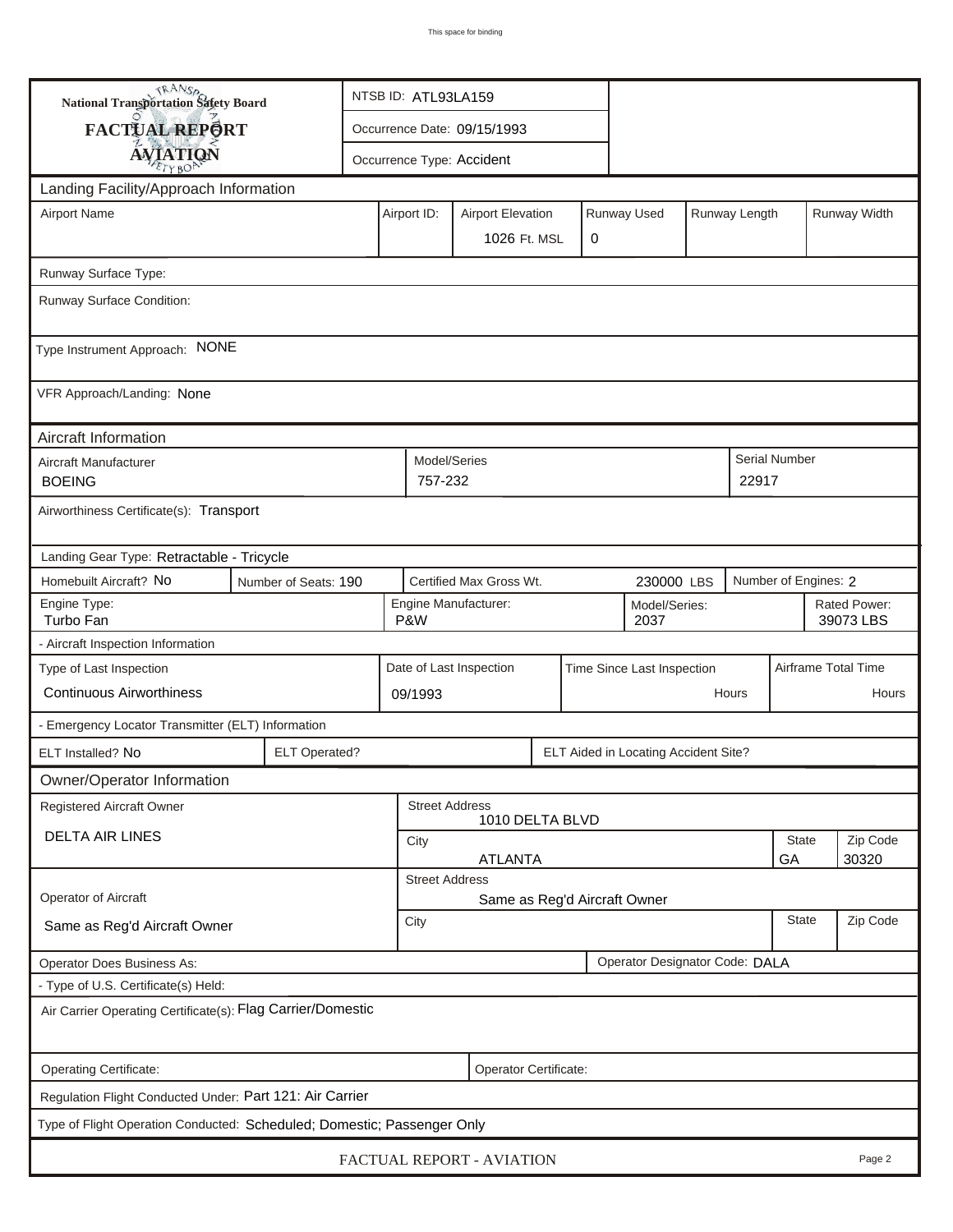|                                                                                                      | TRANSA<br>National Transportation Safety Board              |         | NTSB ID: ATL93LA159    |                                                      |                               |  |                 |  |                                        |                    |              |                |                                    |                     |
|------------------------------------------------------------------------------------------------------|-------------------------------------------------------------|---------|------------------------|------------------------------------------------------|-------------------------------|--|-----------------|--|----------------------------------------|--------------------|--------------|----------------|------------------------------------|---------------------|
|                                                                                                      | FACTUAL REPORT<br>Occurrence Date: 09/15/1993               |         |                        |                                                      |                               |  |                 |  |                                        |                    |              |                |                                    |                     |
|                                                                                                      |                                                             |         |                        |                                                      | Occurrence Type: Accident     |  |                 |  |                                        |                    |              |                |                                    |                     |
|                                                                                                      | <b>AVIATION</b>                                             |         |                        |                                                      |                               |  |                 |  |                                        |                    |              |                |                                    |                     |
| <b>First Pilot Information</b>                                                                       |                                                             |         |                        |                                                      |                               |  |                 |  |                                        |                    |              |                |                                    |                     |
| City<br>Name                                                                                         |                                                             |         |                        |                                                      |                               |  |                 |  |                                        |                    | <b>State</b> |                | Date of Birth                      | Age                 |
| On File                                                                                              |                                                             |         |                        |                                                      | On File<br>On File<br>On File |  |                 |  |                                        |                    |              |                |                                    | 55                  |
| Principal Profession: Civilian Pilot<br>Sex: M<br>Seat Occupied: Left<br>Certificate Number: On File |                                                             |         |                        |                                                      |                               |  |                 |  |                                        |                    |              |                |                                    |                     |
| Airline Transport; Commercial<br>Certificate(s):                                                     |                                                             |         |                        |                                                      |                               |  |                 |  |                                        |                    |              |                |                                    |                     |
| Airplane Rating(s):<br>Multi-engine Land                                                             |                                                             |         |                        |                                                      |                               |  |                 |  |                                        |                    |              |                |                                    |                     |
| Rotorcraft/Glider/LTA: None                                                                          |                                                             |         |                        |                                                      |                               |  |                 |  |                                        |                    |              |                |                                    |                     |
|                                                                                                      |                                                             |         |                        |                                                      |                               |  |                 |  |                                        |                    |              |                |                                    |                     |
| Instrument Rating(s):<br>Airplane<br>Airplane Single-engine; None<br>Instructor Rating(s):           |                                                             |         |                        |                                                      |                               |  |                 |  |                                        |                    |              |                |                                    |                     |
|                                                                                                      | Type Rating/Endorsement for Accident/Incident Aircraft? Yes |         |                        |                                                      |                               |  |                 |  | <b>Current Biennial Flight Review?</b> |                    |              |                |                                    |                     |
|                                                                                                      | Medical Cert.: Class 1                                      |         |                        | Medical Cert. Status: Valid Medical--w/ waivers/lim. |                               |  |                 |  |                                        |                    |              |                | Date of Last Medical Exam: 06/1993 |                     |
|                                                                                                      |                                                             |         |                        |                                                      |                               |  |                 |  |                                        |                    |              |                |                                    |                     |
| - Flight Time Matrix                                                                                 |                                                             | All A/C | This Make<br>and Model | Airplane<br>Single Engine                            | Airplane<br>Mult-Engine       |  | Night<br>Actual |  | Instrument<br>Simulated                |                    | Rotorcraft   |                | Glider                             | Lighter<br>Than Air |
| <b>Total Time</b>                                                                                    |                                                             | 17000   | 1800                   |                                                      |                               |  |                 |  |                                        |                    |              |                |                                    |                     |
|                                                                                                      | Pilot In Command(PIC)                                       |         |                        |                                                      |                               |  |                 |  |                                        |                    |              |                |                                    |                     |
| Instructor                                                                                           |                                                             |         |                        |                                                      |                               |  |                 |  |                                        |                    |              |                |                                    |                     |
| Last 90 Days                                                                                         |                                                             | 200     | 200                    |                                                      |                               |  |                 |  |                                        |                    |              |                |                                    |                     |
| Last 30 Days<br>Last 24 Hours                                                                        |                                                             | 8       | 8                      |                                                      |                               |  |                 |  |                                        |                    |              |                |                                    |                     |
|                                                                                                      | Seatbelt Used? Yes                                          |         |                        | Shoulder Harness Used? Yes                           |                               |  |                 |  | Toxicology Performed? No               |                    |              |                | Second Pilot? Yes                  |                     |
|                                                                                                      |                                                             |         |                        |                                                      |                               |  |                 |  |                                        |                    |              |                |                                    |                     |
|                                                                                                      |                                                             |         |                        |                                                      |                               |  |                 |  |                                        |                    |              |                |                                    |                     |
|                                                                                                      | Flight Plan/Itinerary<br>Type of Flight Plan Filed: IFR     |         |                        |                                                      |                               |  |                 |  |                                        |                    |              |                |                                    |                     |
| Departure Point                                                                                      |                                                             |         |                        |                                                      |                               |  |                 |  |                                        |                    |              |                |                                    | Time Zone           |
|                                                                                                      |                                                             |         |                        |                                                      |                               |  | <b>State</b>    |  | Airport Identifier                     |                    |              | Departure Time |                                    |                     |
|                                                                                                      | Same as Accident/Incident Location                          |         |                        |                                                      |                               |  |                 |  | ATL                                    |                    | 2047         |                |                                    | <b>EDT</b>          |
| Destination                                                                                          |                                                             |         |                        |                                                      |                               |  | <b>State</b>    |  |                                        | Airport Identifier |              |                |                                    |                     |
| <b>COLUMBIA</b>                                                                                      |                                                             |         |                        |                                                      |                               |  | SC<br>CAE       |  |                                        |                    |              |                |                                    |                     |
| Type of Clearance: IFR                                                                               |                                                             |         |                        |                                                      |                               |  |                 |  |                                        |                    |              |                |                                    |                     |
| Type of Airspace:<br>Class B                                                                         |                                                             |         |                        |                                                      |                               |  |                 |  |                                        |                    |              |                |                                    |                     |
|                                                                                                      | Weather Information                                         |         |                        |                                                      |                               |  |                 |  |                                        |                    |              |                |                                    |                     |
| Source of Briefing:<br><b>Commercial Weather Service</b>                                             |                                                             |         |                        |                                                      |                               |  |                 |  |                                        |                    |              |                |                                    |                     |
| Method of Briefing:                                                                                  |                                                             |         |                        |                                                      |                               |  |                 |  |                                        |                    |              |                |                                    |                     |
| FACTUAL REPORT - AVIATION<br>Page 3                                                                  |                                                             |         |                        |                                                      |                               |  |                 |  |                                        |                    |              |                |                                    |                     |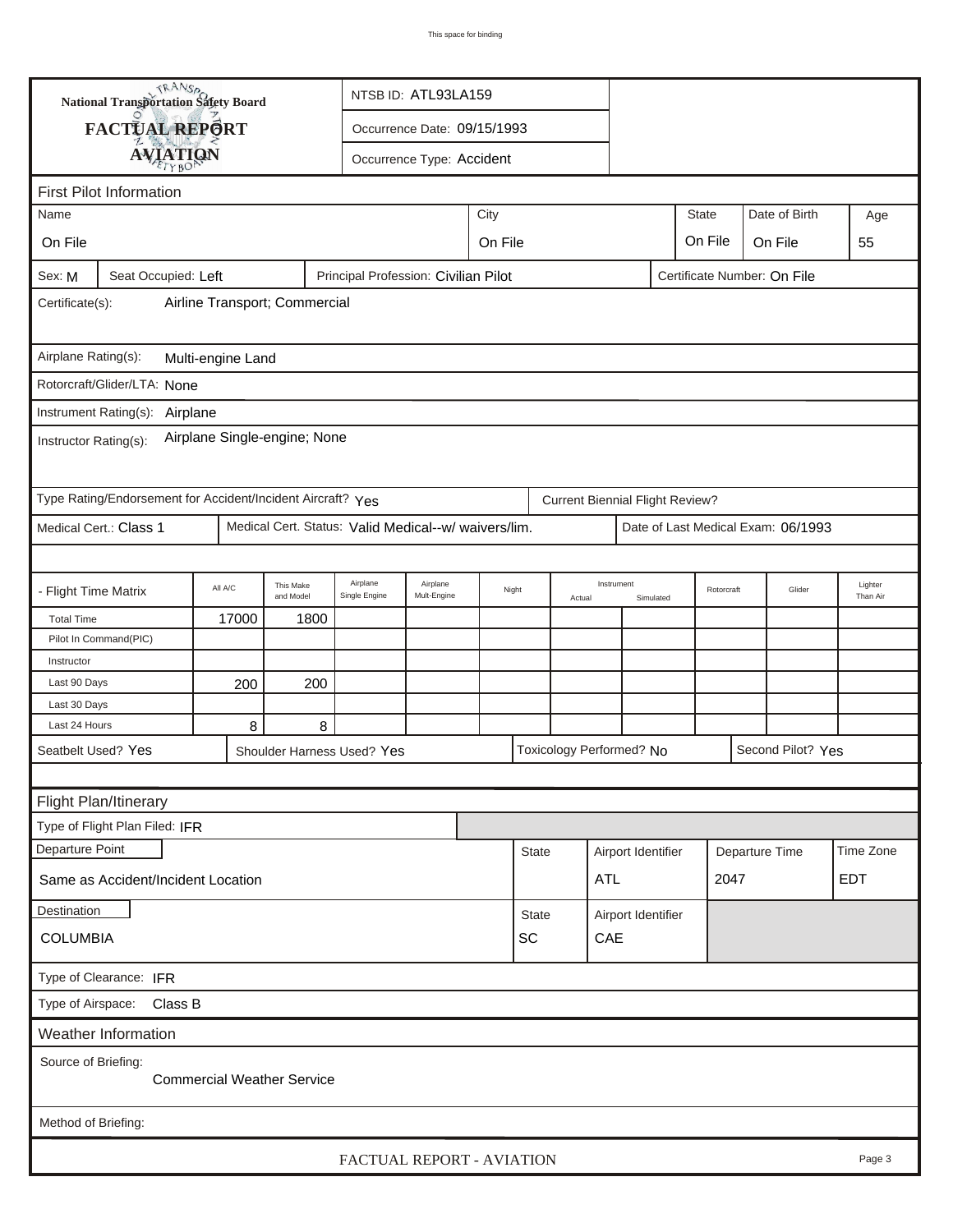| <b>National Transportation Safety Board</b> |                                       |                                                                      |         | NTSB ID: ATL93LA159          |    |                             |                                     |    |                                                       |                         |                   |      |     |  |
|---------------------------------------------|---------------------------------------|----------------------------------------------------------------------|---------|------------------------------|----|-----------------------------|-------------------------------------|----|-------------------------------------------------------|-------------------------|-------------------|------|-----|--|
| FACTUAL REPORT                              |                                       |                                                                      |         |                              |    | Occurrence Date: 09/15/1993 |                                     |    |                                                       |                         |                   |      |     |  |
|                                             | <b>AVIATION</b>                       |                                                                      |         | Occurrence Type: Accident    |    |                             |                                     |    |                                                       |                         |                   |      |     |  |
|                                             | Weather Information                   |                                                                      |         |                              |    |                             |                                     |    |                                                       |                         |                   |      |     |  |
| WOF ID                                      | <b>Observation Time</b>               | <b>WOF Elevation</b><br>Time Zone<br>WOF Distance From Accident Site |         |                              |    |                             |                                     |    | Direction From Accident Site                          |                         |                   |      |     |  |
|                                             |                                       |                                                                      |         |                              |    |                             |                                     |    |                                                       |                         |                   |      |     |  |
| <b>ATL</b>                                  | 2050                                  | <b>EST</b>                                                           |         | 1026 Ft. MSL                 |    |                             |                                     |    | <b>10 NM</b>                                          | 90 Deg. Mag.            |                   |      |     |  |
|                                             | Sky/Lowest Cloud Condition: Scattered |                                                                      |         | 5000 Ft. AGL                 |    |                             |                                     |    |                                                       | Condition of Light: Day |                   |      |     |  |
|                                             | Lowest Ceiling: None                  |                                                                      |         | 0 Ft. AGL                    |    | Visibility:                 |                                     | 15 | <b>SM</b>                                             | Altimeter:<br>30.00     |                   |      | "Hg |  |
| Temperature:                                | 26 °C                                 | Dew Point:                                                           |         | 21 °C<br>Wind Direction: 350 |    |                             |                                     |    |                                                       |                         | Density Altitude: | 1000 | Ft. |  |
| Wind Speed: 6                               |                                       | Gusts:                                                               |         |                              |    |                             |                                     |    | Weather Condtions at Accident Site: Visual Conditions |                         |                   |      |     |  |
| Visibility (RVR):                           | 0<br>Ft.                              | Visibility (RVV)                                                     |         | 0                            | SM |                             | Intensity of Precipitation: Unknown |    |                                                       |                         |                   |      |     |  |
|                                             | Restrictions to Visibility: None      |                                                                      |         |                              |    |                             |                                     |    |                                                       |                         |                   |      |     |  |
|                                             |                                       |                                                                      |         |                              |    |                             |                                     |    |                                                       |                         |                   |      |     |  |
| Type of Precipitation:                      | None                                  |                                                                      |         |                              |    |                             |                                     |    |                                                       |                         |                   |      |     |  |
|                                             |                                       |                                                                      |         |                              |    |                             |                                     |    |                                                       |                         |                   |      |     |  |
|                                             | <b>Accident Information</b>           |                                                                      |         |                              |    |                             |                                     |    |                                                       |                         |                   |      |     |  |
|                                             | Aircraft Damage: None                 |                                                                      |         | Aircraft Fire: None          |    |                             |                                     |    | Aircraft Explosion None                               |                         |                   |      |     |  |
| Classification: U.S. Registered/U.S. Soil   |                                       |                                                                      |         |                              |    |                             |                                     |    |                                                       |                         |                   |      |     |  |
|                                             | - Injury Summary Matrix               | Fatal                                                                | Serious | Minor                        |    | None                        | <b>TOTAL</b>                        |    |                                                       |                         |                   |      |     |  |
| <b>First Pilot</b>                          |                                       |                                                                      |         |                              |    | 1                           | 1                                   |    |                                                       |                         |                   |      |     |  |
| Second Pilot                                |                                       |                                                                      |         |                              |    | 1                           | 1                                   |    |                                                       |                         |                   |      |     |  |
| <b>Student Pilot</b>                        |                                       |                                                                      |         |                              |    |                             |                                     |    |                                                       |                         |                   |      |     |  |
|                                             | Flight Instructor                     |                                                                      |         |                              |    |                             |                                     |    |                                                       |                         |                   |      |     |  |
| <b>Check Pilot</b>                          |                                       |                                                                      |         |                              |    |                             |                                     |    |                                                       |                         |                   |      |     |  |
|                                             | <b>Flight Engineer</b>                |                                                                      |         |                              |    |                             |                                     |    |                                                       |                         |                   |      |     |  |
|                                             | Cabin Attendants                      |                                                                      |         | 1                            |    | $5 \mid$                    | 6                                   |    |                                                       |                         |                   |      |     |  |
| Other Crew                                  |                                       |                                                                      |         |                              |    |                             |                                     |    |                                                       |                         |                   |      |     |  |
| Passengers                                  |                                       |                                                                      |         |                              |    | 180                         | 180                                 |    |                                                       |                         |                   |      |     |  |
| - TOTAL ABOARD -                            |                                       |                                                                      |         | 1                            |    | 187                         | 188                                 |    |                                                       |                         |                   |      |     |  |
| Other Ground                                |                                       | 0                                                                    |         | $\overline{0}$               | 0  |                             | $\overline{0}$                      |    |                                                       |                         |                   |      |     |  |
|                                             | - GRAND TOTAL -                       | 0                                                                    |         | $\mathbf{1}$                 | 0  | 187                         | 188                                 |    |                                                       |                         |                   |      |     |  |
|                                             |                                       |                                                                      |         |                              |    |                             |                                     |    |                                                       |                         |                   |      |     |  |
|                                             | FACTUAL REPORT - AVIATION<br>Page 4   |                                                                      |         |                              |    |                             |                                     |    |                                                       |                         |                   |      |     |  |